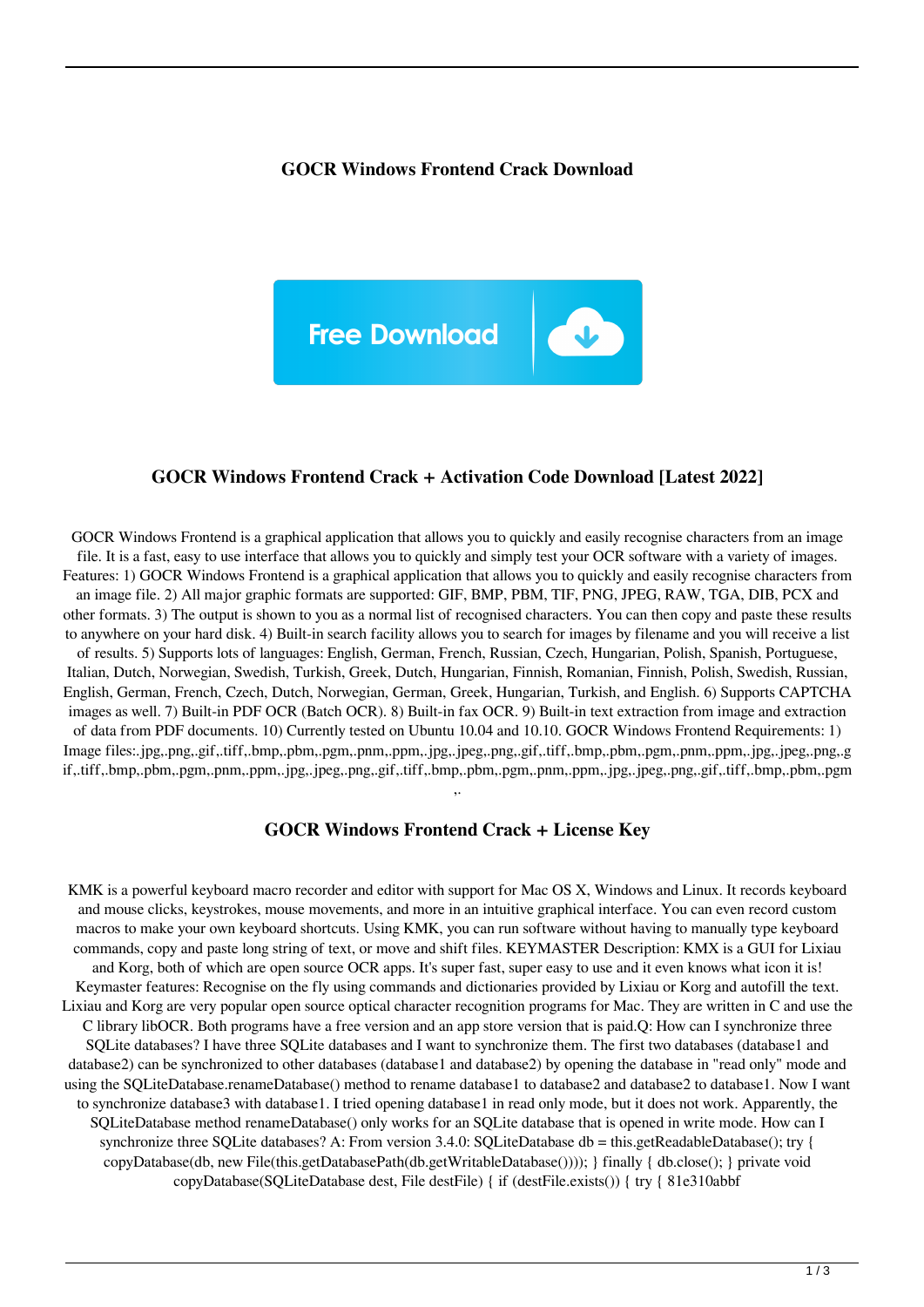## **GOCR Windows Frontend [Mac/Win] [Latest] 2022**

- GOCR uses the following features to recognise characters in an image: - Reverse Google Image Search. This is extremely useful for general text recognition. - Regular expression matching to find words. - Word frequency analysis. - Character ngrams - Graphic features. - Rotation to suit the paper. - Rotate canvas to suit screen orientation. - Pixel or sub-pixel matching. - Image segmentation. - Image resizing. - Image splitting. - Image mirroring. - Improved LCH detection. - LCH weight adjustment. - Pixel colour adjustment. - Screen rotation. - Centered or non-centered screen zoom. - Partial character recognition. - Performance optimization. - Big performance improvements. - Memory optimization. - Zebra Striping. - Performance improvements with large font size. - Performance improvements with selected area. - Performance improvements with white background. - Performance improvements with black background. - Unicode support. - CodePage 866. - Low resolution images. - High resolution images. - Old and new line feed support. - Character matching. - Character matching and recognition. - Character matching and recognition with Spanish language. - Character matching and recognition with German language. - Character matching and recognition with French language. - Character matching and recognition with Italian language. - Character matching and recognition with Hebrew language. - Character matching and recognition with Portuguese language. - Character matching and recognition with Portuguese language. - Character matching and recognition with Russian language. - Character matching and recognition with Korean language. - Character matching and recognition with Japanese language. - Character matching and recognition with Chinese language. - Character matching and recognition with Chinese language. - Character matching and recognition with Japanese language. - Character matching and recognition with English language. - Character matching and recognition with English language. - Character matching and recognition with English language. - Character matching and recognition with Spanish language. - Character matching and recognition with Hebrew language. - Character matching and recognition with German language. - Character matching and recognition with French language. - Character matching and recognition with Italian language. - Character matching and recognition with Portuguese language. - Character matching and recognition with Russian language. - Character matching and recognition with Korean language. - Character matching and recognition with Japanese language. - Character matching and recognition with Chinese language.

### **What's New in the?**

GOCR is an optical character recognition (OCR) program for Linux and Windows. This frontend for GOCR is graphical and is designed to be simple to use, just select the graphics file that you want to recongnise, and the output will be shown to you. You can then copy this output and paste it to somewhere useful. Most major graphical file formats are supported. Why to use GOCR? GOCR is an open source Optical Character Recognition (OCR) program that runs on Windows, Linux and MacOSX. It is a command line program that allows you to recognise characters from an image file. This frontend for GOCR is graphical and is designed to be simple to use, just select the graphics file that you want to recongnise, and the output will be shown to you. You can then copy this output and paste it to somewhere useful. Most major graphical file formats are supported. GOCR allows you to easily recongnise characters on images in a batch process, allowing you to automatically convert a large number of images to text in a short time. It is ideal for recongnising characters on many images and for quickly producing a document containing the image captions you have recongnised. The program is developed by the Open Source Initiative to provide the general public with a free, reliable, accessible and open-source software tool. What is GOCR? GOCR is an open source Optical Character Recognition (OCR) program that runs on Windows, Linux and MacOSX. It is a command line program that allows you to recognise characters from an image file. This frontend for GOCR is graphical and is designed to be simple to use, just select the graphics file that you want to recongnise, and the output will be shown to you. You can then copy this output and paste it to somewhere useful. Most major graphical file formats are supported. Why to use GOCR? GOCR is an open source Optical Character Recognition (OCR) program that runs on Windows, Linux and MacOSX. It is a command line program that allows you to recognise characters from an image file. This frontend for GOCR is graphical and is designed to be simple to use, just select the graphics file that you want to recongnise, and the output will be shown to you. You can then copy this output and paste it to somewhere useful. Most major graphical file formats are supported. GOCR allows you to easily recongnise characters on images in a batch process, allowing you to automatically convert a large number of images to text in a short time. It is ideal for recongnising characters on many images and for quickly producing a document containing the image captions you have recongnised